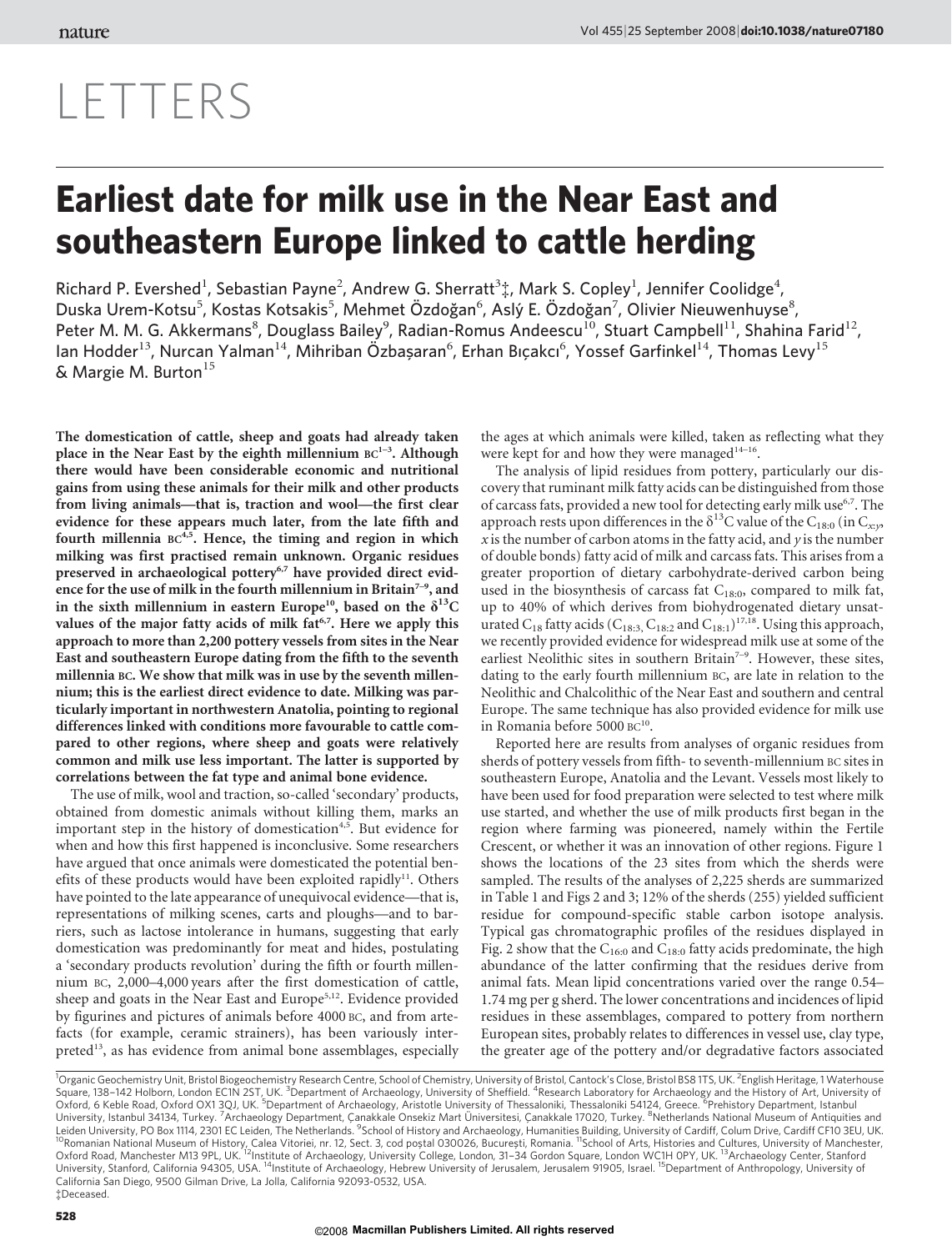

Figure 1 | Map showing the locations of sites providing pottery for organic residue analysis.

with discard and burial. Pyrolytically formed long-chain ketones were present in a number of the vessels, consistent with them having being extensively heated during use<sup>19</sup>. All extracts were investigated for components likely to produce false positives for dairy fats. For example, sherds yielding wax esters diagnostic of beeswax were not included in the stable isotopic analyses<sup>20</sup>. The very low abundance or absence of detectable long-chain *n*-alkanoic (that is,  $C_{20}$  and  $C_{22}$ ), isoprenoid and  $\omega$ -( $o$ -alkylphenyl)-

alkanoic acids rules out significant contributions from aquatic  $resources<sup>21</sup>$ .

Compound-specific stable carbon isotope analyses yielded  $\delta^{13}C$ values for C<sub>16:0</sub> fatty acids in the range  $-30\%$  to  $-21\%$ . This range





Figure 2 <sup>|</sup> Partial gas chromatograms of total lipid extracts from pottery. Pottery was from: a, Mağura (southeastern Europe); b, Makriyalos (northern Greece); c, Pendik (northwestern Anatolia); d, Çatalhöyük (central Anatolia); e, Cayönü Tepesi (southeastern Anatolia); and f, Tell Sabi Abyad (Levant). Abbreviations: N:0, fatty acids with N carbon atoms and no double bonds; K, mid-chain ketones with 31, 33 and 35 carbon atoms; DAG, diacylglycerols; TAG, triacylglycerols; and IS, internal standard (n-tetratriacontane). Sample reference numbers: a, MAG25; b, MAK100; c, PEN7; d, CAT180; e, CT53; f, SAB21.

is somewhat wider than that seen for northern European sites  $(-30\% \text{ to } -25\%)$  as a result of the contribution of C<sub>4</sub> (ref. 22) and water-stressed<sup>23</sup> plants to the diets of domesticated animals in parts of the region. By plotting (Fig. 3)  $\Delta^{13}C$  (=  $\delta^{13}C_{18:0} - \delta^{13}C_{16:0}$ )

| Region           | Site            | Date<br>(kyr BC) | Number of sherds  |                                                        | Lipid classes detected | Lipid concentration      |
|------------------|-----------------|------------------|-------------------|--------------------------------------------------------|------------------------|--------------------------|
|                  |                 |                  | Total<br>analysed | With<br>$>\!\!5\,\mu\mathrm{g}\,\mathrm{g}^{-1}$ lipid |                        | max/mean<br>$(mgg^{-1})$ |
| Central/         | Koszylowce      | $4.5 - 3.5*$     | 339               | 22                                                     | FFA, TAG, WE           | 0.90/0.08                |
| SE Europe        | Póhalom         | $4.5 - 4.0$ †    |                   |                                                        |                        |                          |
|                  | La Quercia      | $5.5 - 4.5*$     |                   |                                                        |                        |                          |
|                  | Măgura          | $5.5 - 5.2$ †    |                   |                                                        |                        |                          |
|                  | Rehelyi Dülö    | $6.0 - 5.5 +$    |                   |                                                        |                        |                          |
| N Greece         | Makriyalos      | $5.2 - 4.9*$     | 305               | 56                                                     | FFA, K, WE, TAG        | 1.74/0.06                |
|                  | Stavroupoli     | $5.7 - 4.2$ †    |                   |                                                        |                        |                          |
|                  | Paliambela      | $6.0 - 4.2*$     |                   |                                                        |                        |                          |
| NW Anatolia      | Aşağı Pınar     | $5.5 - 5.01$     | 703               | 102                                                    | FFA, K, WE, TAG        | 0.06/0.06                |
|                  | Toptepe         | $5.5 - 5.0$      |                   |                                                        |                        |                          |
|                  | Yarımburgaz     | $6.0 - 5.5$      |                   |                                                        |                        |                          |
|                  | Fikir Tepe      | $6.0 - 5.51$     |                   |                                                        |                        |                          |
|                  | Hoca Çesme      | $6.5 - 5.5$      |                   |                                                        |                        |                          |
|                  | Pendik          | $6.5 - 6.01$     |                   |                                                        |                        |                          |
| Central Anatolia | Domuztepe       | $5.9 - 5.5*$     | 187               | 34                                                     | FFA, K, TAG            | 0.90/0.08                |
|                  | Tepecik Çiftlik | $5.9 - 5.6*$     |                   |                                                        |                        |                          |
|                  | Catalhöyük      | $7.0 - 6.0$ †    |                   |                                                        |                        |                          |
| SE Anatolia      | Akarçay Tepe    | $7.0 - 6.2*$     | 236               | 13                                                     | FFA, K, WE, TAG        | 1.63/0.28                |
|                  | Çayönü Tepesi   | $6.5 - 6.0*$     |                   |                                                        |                        |                          |
|                  | Mezraa Teleilat | $6.5 - 6.0*$     |                   |                                                        |                        |                          |
| Levant           | Tell Sabi Abyad | $6.5 - 6.0$ †    | 448               | 28                                                     | FFA, K, TAG            | 0.58/0.06                |
|                  | Shigmim         | $4.8 - 3.5*$     |                   |                                                        |                        |                          |
|                  | Sha'ar Hagolan  | $6.4 - 6.0*$     |                   |                                                        |                        |                          |

FFA, free fatty acids; K, ketones; WE, wax esters (derived from degraded beeswax); TAG, triacylglycerols.

\* Milk fats undetectable.

 $\ddagger$  > 30% milk fats.

 $\dagger$  < 30% milk fats.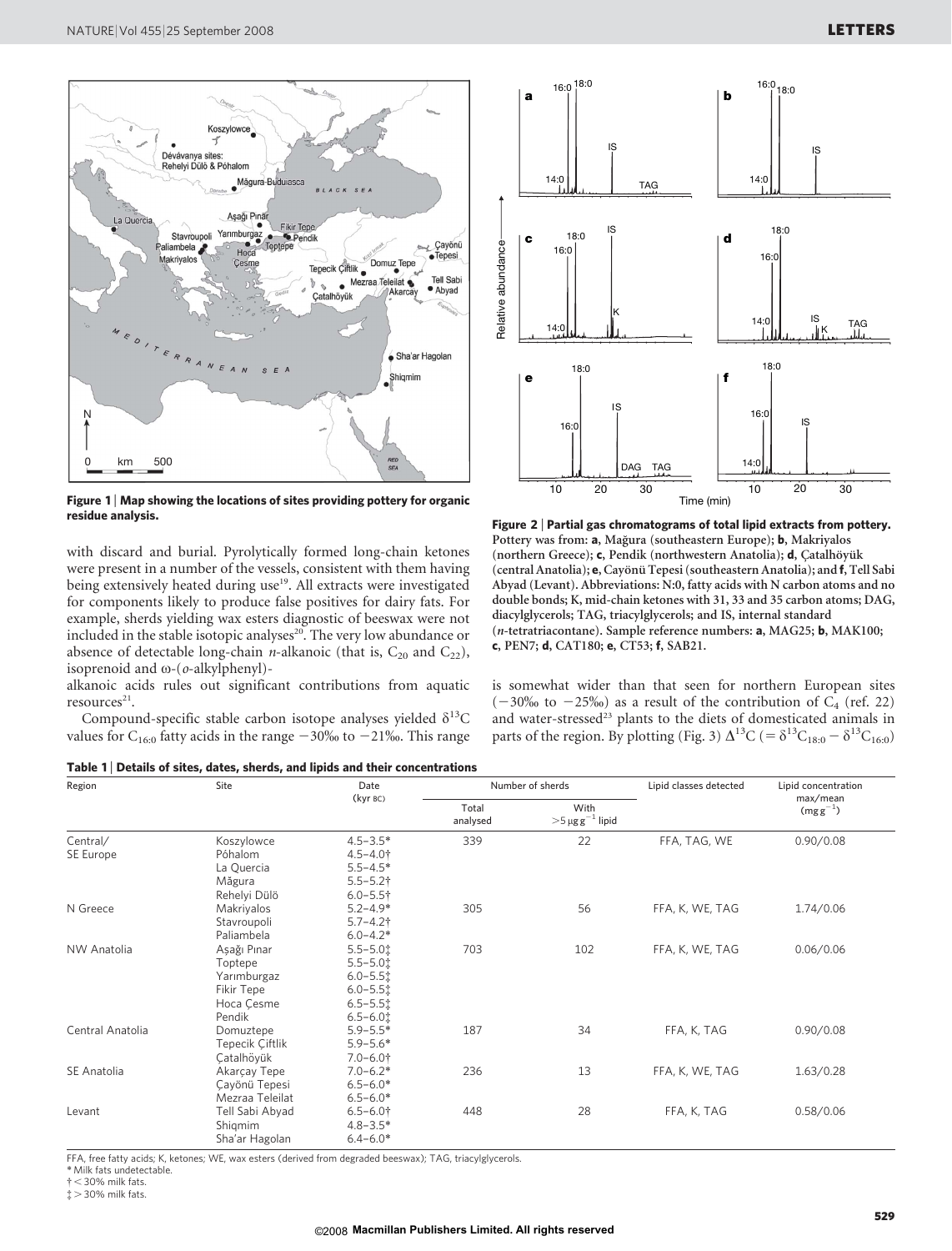values, any effects on the classification of animal fats are removed, emphasizing biosynthetic and metabolic characteristics of the fat source<sup>7</sup> . These plots remove selective grazing, browsing or foddering differences between cattle and sheep/goats on fat classifications. Figure 3 presents the carbon isotope plots for the four main regions, showing the classifications of the organic residues to animal fat source.

The most striking feature of the data obtained is the emphatic evidence for extensive processing of dairy products in the pottery from all the sites of northwestern Anatolia (Fig. 3a) dating from about 6500–5000 BC, around the Sea of Marmara. Of the  $\sim$  700 sherds analysed from the six sites considered in this region—Aşağı Pınar (5500–5000 BC), Toptepe (5500–5000), Yarımburgaz (6000–5500), Fikir Tepe (6000–5500), Hoca Cesme (6500–5500) and Pendik (6500–6000)—about 100 ( $\sim$ 15%) yielded appreciable animal fat residues, of which 70% contained predominantly dairy fat residues. Thus, the milking of ruminant animals was clearly practised intensively in the sixth and seventh millennia BC in northwestern Anatolia.

Additional support for the latter interpretations comes from correlations with animal bone evidence. A significant feature of the northwestern Anatolian group of sites is that, where data are available, the proportion of cattle bones in animal bone assemblages is considerably higher than in sites in the other areas, presumably reflecting higher rainfall and greener grazing. A positive correlation  $(R^2 = 0.56)$  also exists between the proportion of sherds with ruminant milk  $\Delta^{13}$ C values from different sites, and the relative importance of cattle in animal bone assemblages from the same sites (Fig. 4a), parallelling findings from British Neolithic sites<sup>9</sup>. Thus, the strong evidence for milk use at the northwestern Anatolian sites can reasonably be related to the importance of cattle in the bone



Figure 3 | Plots of the  $\Delta^{13}$ C values for archaeological animal fat residues in Neolithic pottery. Pottery was from: a, northwestern Anatolia; b, central Anatolia; c, southeastern Europe/northern Greece; and d, eastern Anatolia and the Levant. The  $\Delta^{13}$ C values (=  $\delta^{13}C_{18:0} - \delta^{13}C_{16:0}$ ) for the ruminant dairy fats are more depleted than the ruminant adipose fats; the difference in the means is  $\sim$  2.8% which is highly significant (t-test; P < 0.0005). Pig fats have positive  $\Delta^{13}$ C values which do not exhibit significant variance and the differences in the mean values are also highly significant (ANOVA;  $P < 0.0005$  between all three commodity groups; Bonferroni adjustment applied).  $\delta^{13}C = [({}^{13}C/{}^{12}C)_{sample}/({}^{13}C/{}^{12}C)_{standard}] - 1$ , expressed in per mil. All $\delta^{13}C$  values are relative to Vienna PeeDee Belemnite (VPDB) international standard.

assemblages—although ageing data for cattle and sheep/goats from Fikirtepe and Aşağı Pınar are suggestive of mixed use rather than of specialized milk production<sup>24</sup>. Our results suggest that milk was also used in the other areas studied, but was less important. This accords with the available ageing data: for example, sheep and goats at Catalhöyük were almost all killed as subadults and young adults, a pattern suggestive of concentration on meat production<sup>25</sup>. Significantly, the proportion of sherds with  $\Delta^{13}$ C values characteristic of pig fats from different sites is strongly positively correlated (Fig. 4b;  $R^2 = 0.85$ ) with the estimated relative importance of pig in animal bone assemblages from the same sites, analogous to trends observed in late Neolithic sites in northern Europe<sup>26</sup>.

Our results provide new insights into the emergence of dairying as a component of the domestication of animals. The appearance of dairy products at early sites in the region is the earliest evidence so far, by  $\sim$ 1–2 millennia, dating back to the start of ceramics in the region; this indicates an earlier date for the milking of domesticated animals than predicted by reconstructions based on other lines of evidence<sup>3</sup>. Significantly, the high incidence of dairy products in pottery from sites in northwestern Anatolia points to intensification of the milking of ruminant animals, at locations remote from the original region of domestication, namely the Fertile Crescent.

Importantly, the results suggest a pattern of regional variation in the importance of milk use rather than of general change with time. Milk appears to have been particularly important in the sites from northwestern Anatolia, ranging in date from the end of the seventh



Figure 4 <sup>|</sup> Percentage animal fat types in pottery versus meat yields based on faunal remains. Both data sets available for: Aşağı Pınar (AP), Çatalhöyük (CH), Çayönü Tepesi (CT), Fikir Tepe (FT), Hoca Çeşme (HC), Tell Sabi Abyad (TSA), Stavroupoli (ST) and Toptepe (TT). Percentage pork and beef is based on  $\sim$ 1,000 to 49,000 identified bones with weightings for pigs ( $\times$ 2) and sheep/goats ( $\times$ 5) to allow for carcass weight and recovery differentials. Percentage dairy and pig fats is based on proportions of 144 residues falling into dairy (a) and pig (b) fat ranges (Fig. 3). Where more than one bone assemblage is available within periods covered by pottery residues, percentages represent pooled data.